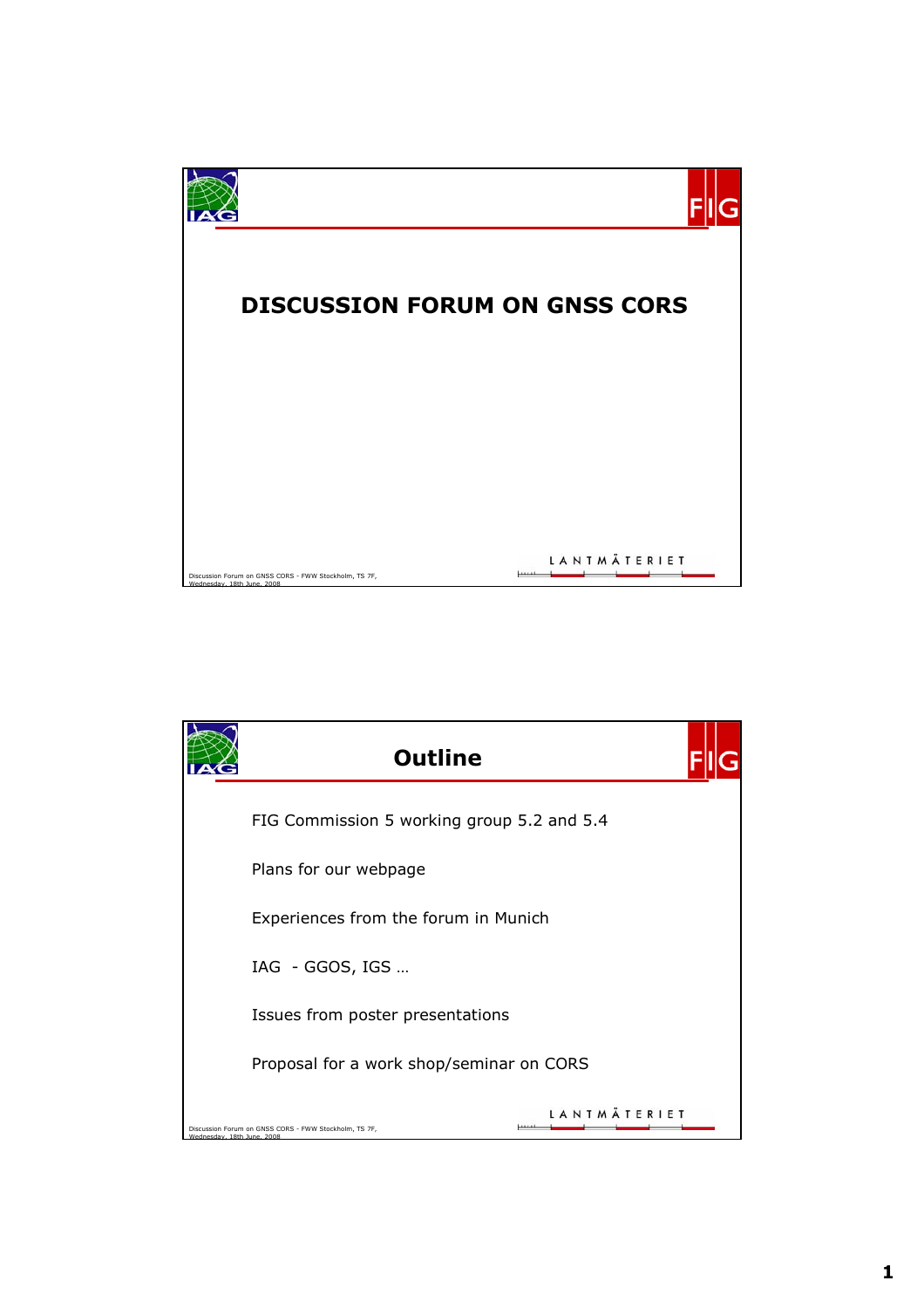

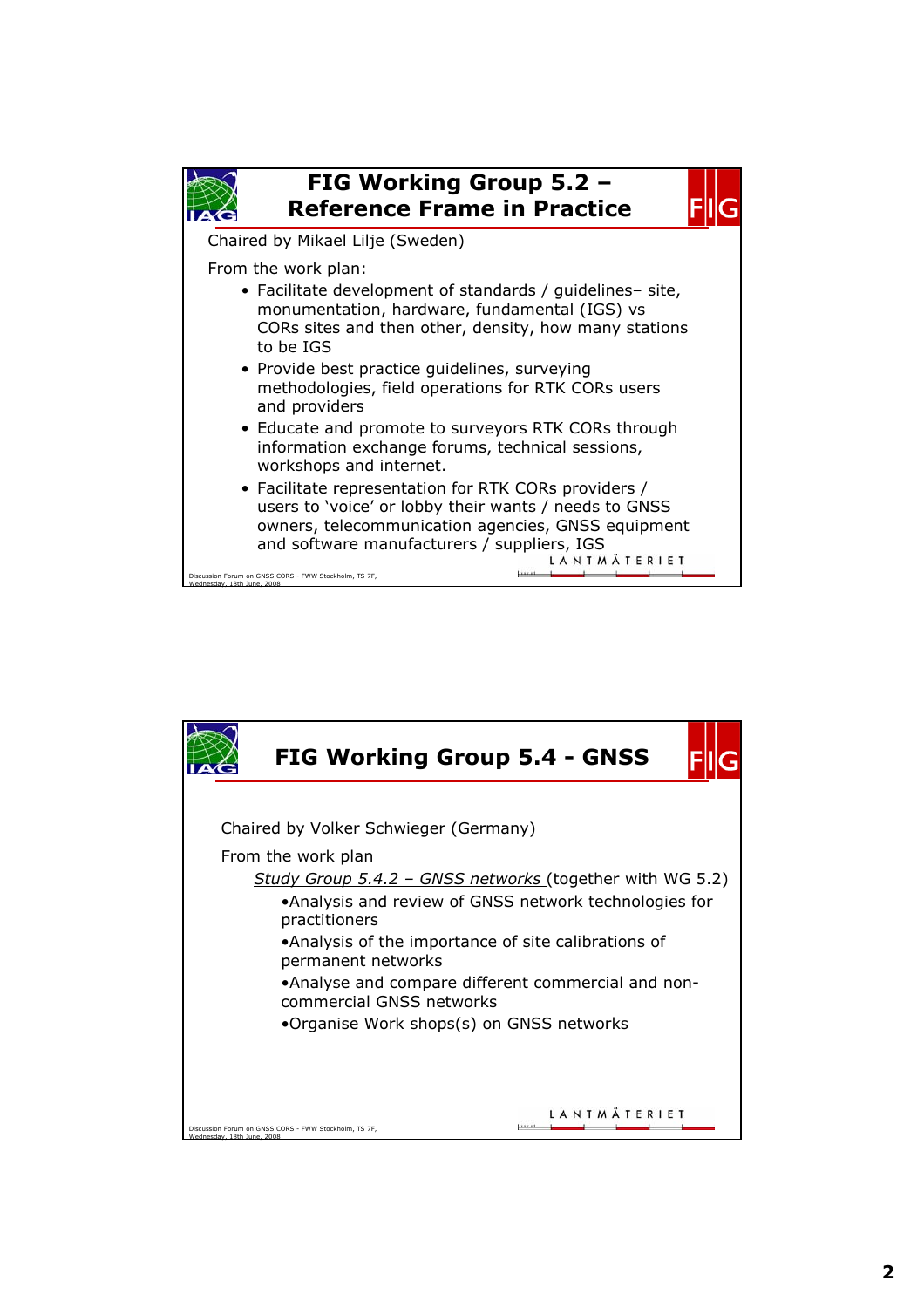| <b>On the FIG Commision 5 web</b>                                                                                                      |  |  |  |  |
|----------------------------------------------------------------------------------------------------------------------------------------|--|--|--|--|
| Idea:                                                                                                                                  |  |  |  |  |
| . Publish description on national/regional/local CORS on the FIG<br>Commission 5 web (Template for the format available and<br>spread) |  |  |  |  |
| . Presentations from Stockholm as well as others. Please send<br>in your contribution to Mikael Lilje or Rob Sarib.                    |  |  |  |  |
| •Guidelines, links, technical papers and so on                                                                                         |  |  |  |  |
| www.fig.net/commission5/                                                                                                               |  |  |  |  |
| Discussion Forum on GNSS CORS - FWW Stockholm, TS 7F,<br>Wednesday, 18th June, 2008                                                    |  |  |  |  |

|                            | Forum at the FIG Congress in<br><b>Munich, 2006</b>     |          |  |
|----------------------------|---------------------------------------------------------|----------|--|
|                            | Something similar as in Stockholm<br>Presentations from |          |  |
|                            |                                                         |          |  |
|                            | -Sweden                                                 | - Serbia |  |
|                            | -UK                                                     | - Brazil |  |
|                            | -Turkey                                                 | - Israel |  |
|                            | -Ireland                                                | - Poland |  |
|                            |                                                         |          |  |
|                            |                                                         |          |  |
|                            |                                                         |          |  |
| Wednesday, 18th June, 2008 | Discussion Forum on GNSS CORS - FWW Stockholm, TS 7F,   | LANTMÄ   |  |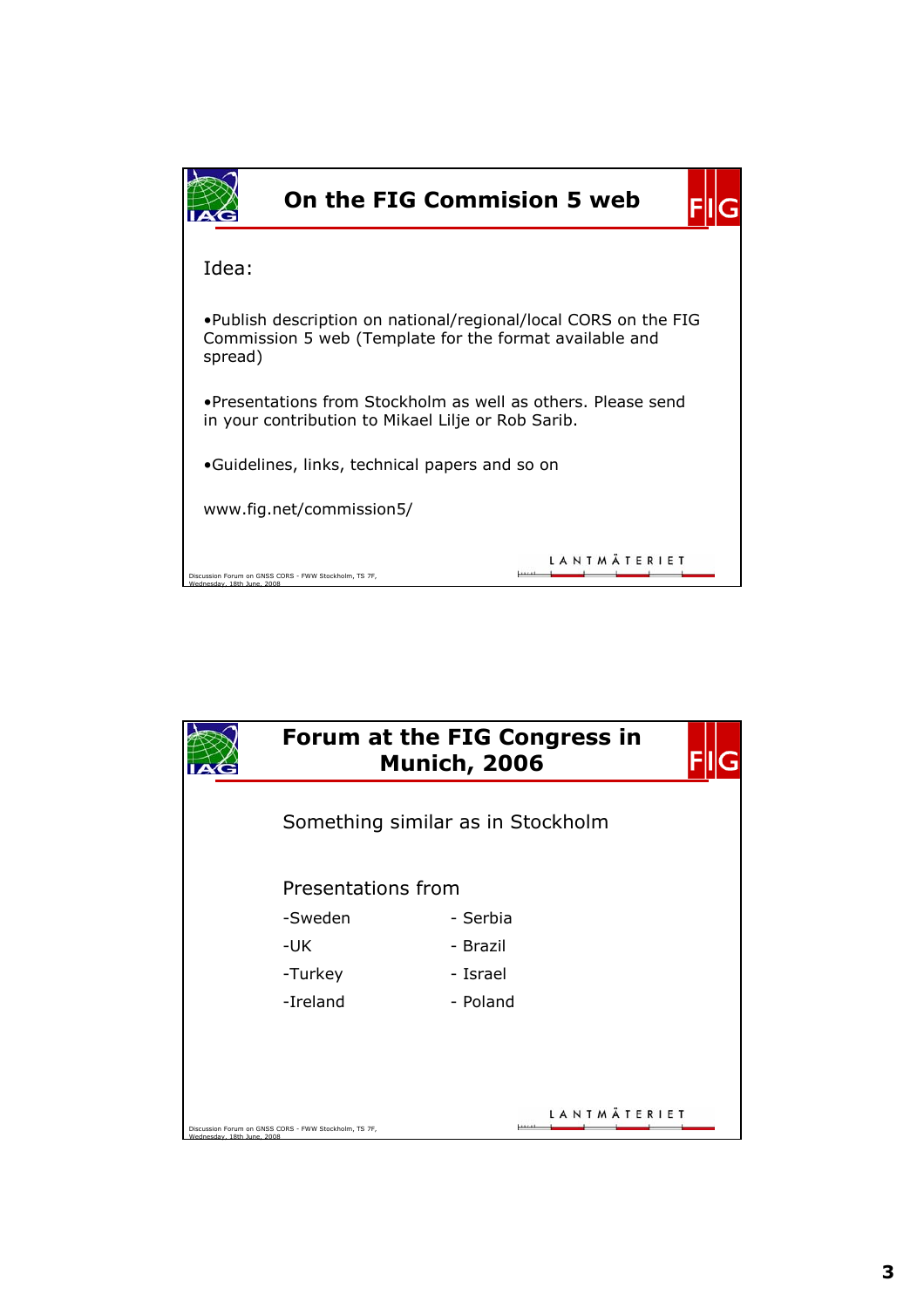

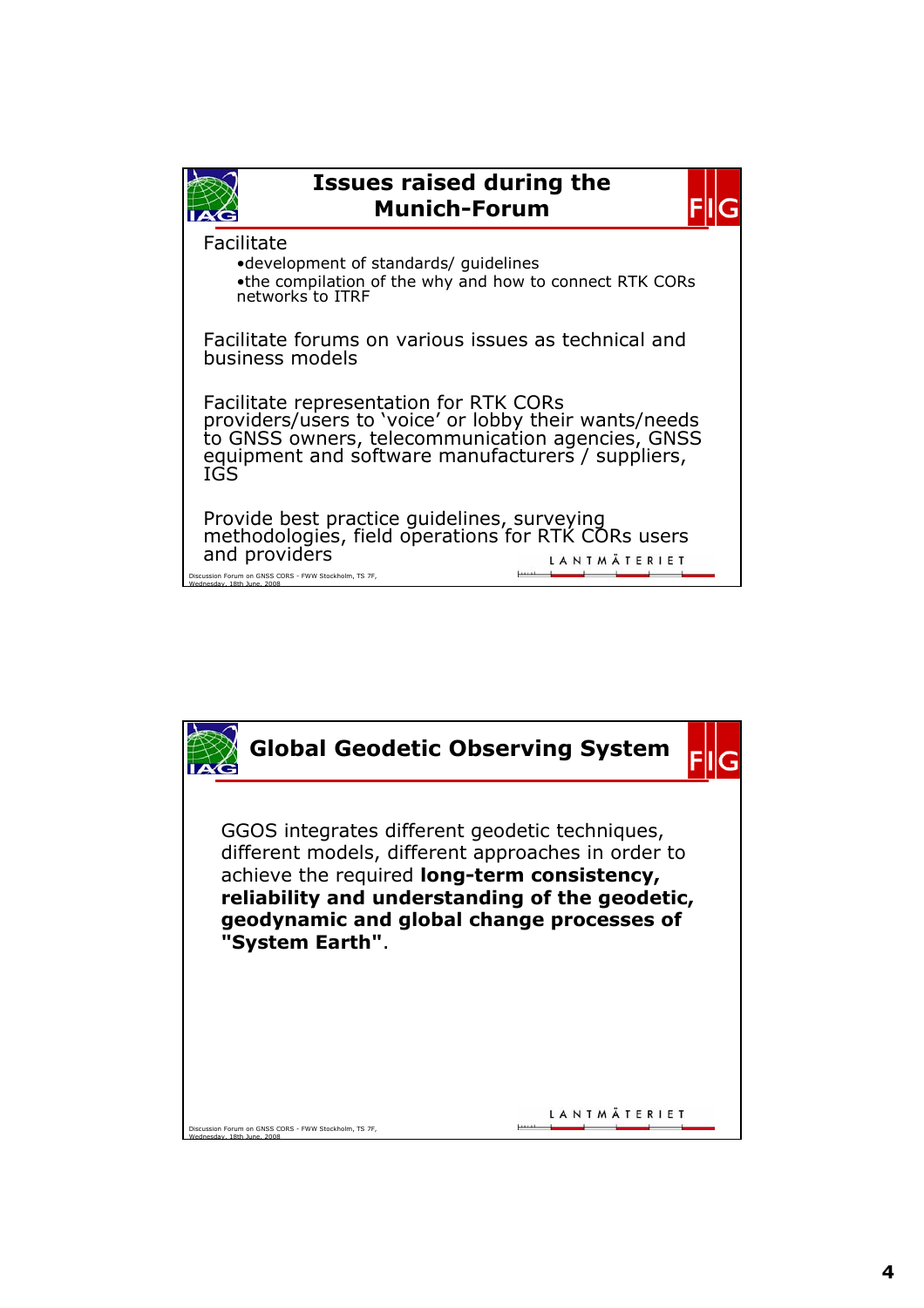

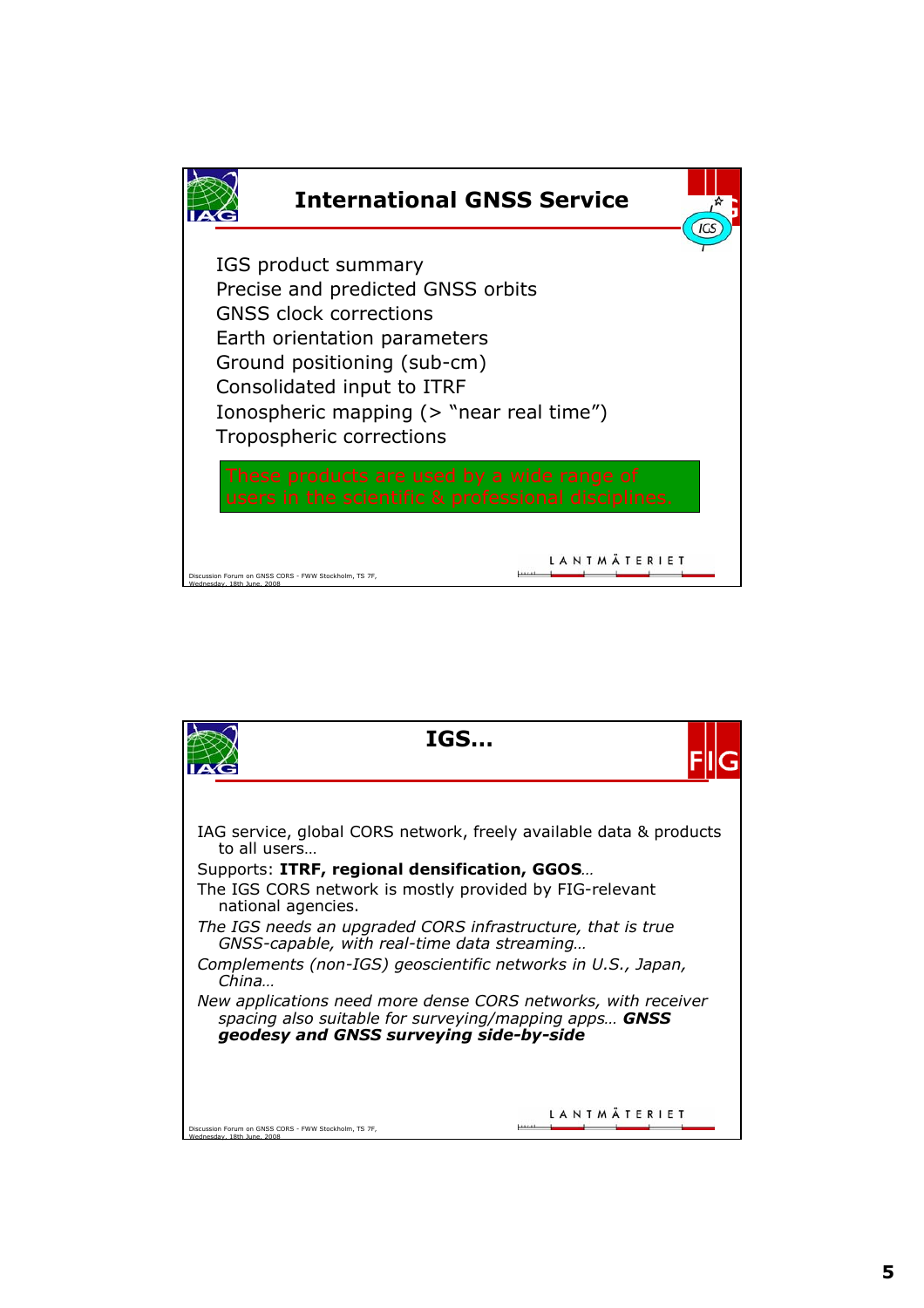

|                                                                                     | <b>Issues from today's presentations</b> |
|-------------------------------------------------------------------------------------|------------------------------------------|
| Presentations from<br>-Australia (several)<br>-Canada<br>-Korea<br>-New Zealand     | - Portugal<br>- Sweden<br>- USA          |
| Discussion Forum on GNSS CORS - FWW Stockholm, TS 7F,<br>Wednesday, 18th June, 2008 | LANTMÄTERIET                             |